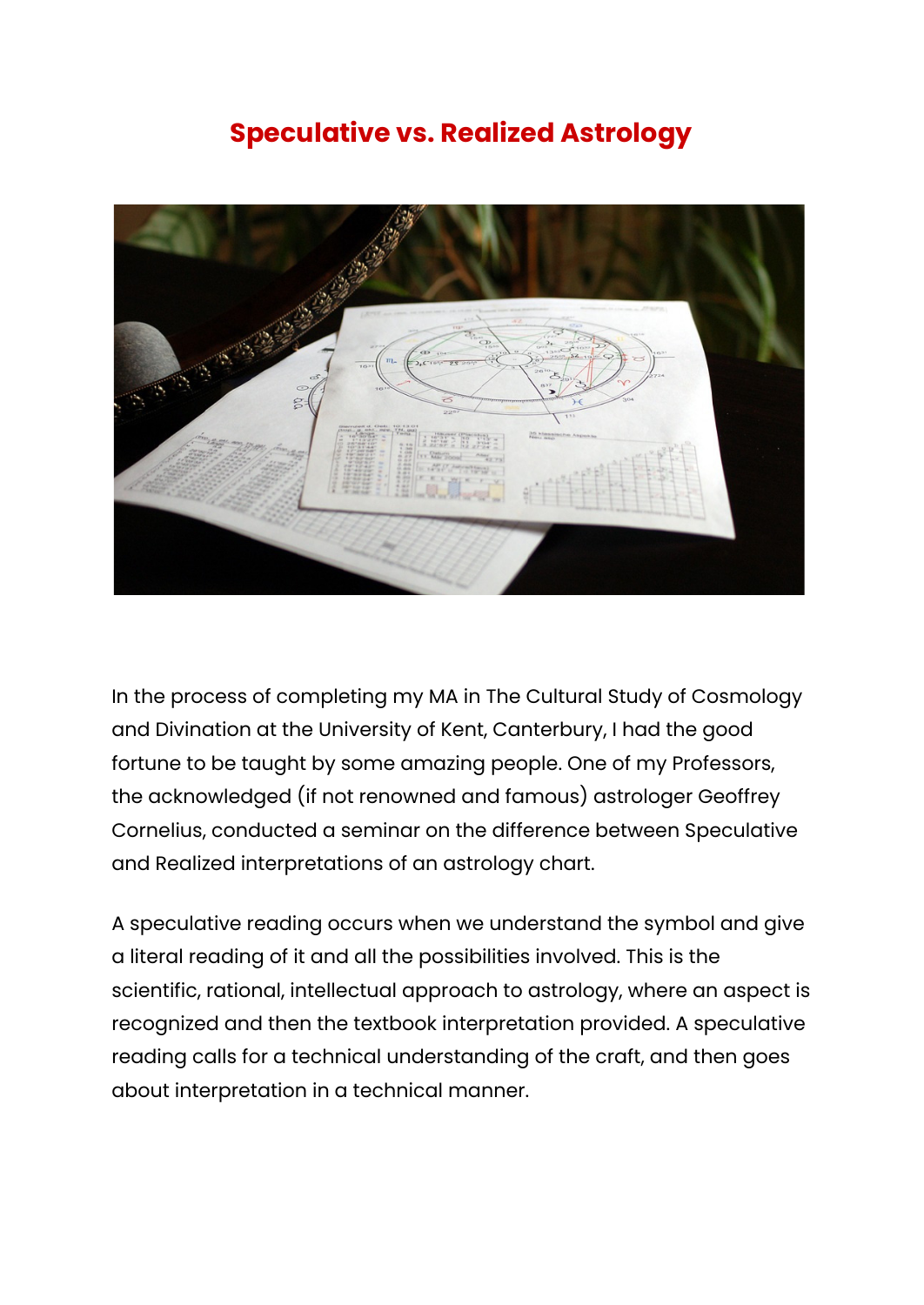For example, those familiar with astrological interpretation may recognize a conjunction of Venus and Pluto if they were to see one in a natal chart. The speculative interpretation would be to consider that Venus represents our expression of love, desire for pleasure, and mode of attracting what we want. Pluto in a chart represents where we experience the impetus to change on deep levels and feel things in a very intense, obsessive, or fated way. These superficial descriptions of these planets could be merged to interpret this conjunction as meaning that the person with this aspect will likely experience fated attractions that are felt on deep or obsessive levels. The house position would then be examined to provide more details into the life of the native. This is a very speculative interpretation of an aspect in a chart.

A realized interpretation is very different. It is an experience. When an interpretation is realized, we understand the technical in order to use it as a symbol. Through the symbol, we are able to give life to aspects that are evident in a birth chart. Speculative readings are always one-off situations, so that the same aspect seen in different charts is not going to mean the exact same thing. It is in realized mode that the birth chart is not seen as something that has a scientific basis, for it does not. Astrology is recognized as a form of divination, a method used to allow the diviner to "divine oneself", to access energy and wisdom that is not available through our usual patterns of thought. When a reading is realized, through the technique a symbol is seen, and through the symbol we find its' meaning in a way that connects to the person who is represented in the birth chart.

Let us return to our original example of Venus and Pluto conjunct in a birth-chart. A realized reading would see the aspect and house placement, and its speculative interpretation, as only the beginning. While the technical basis is there, there is an understanding that knowing the technique is only part of the ritual, and the speculative is